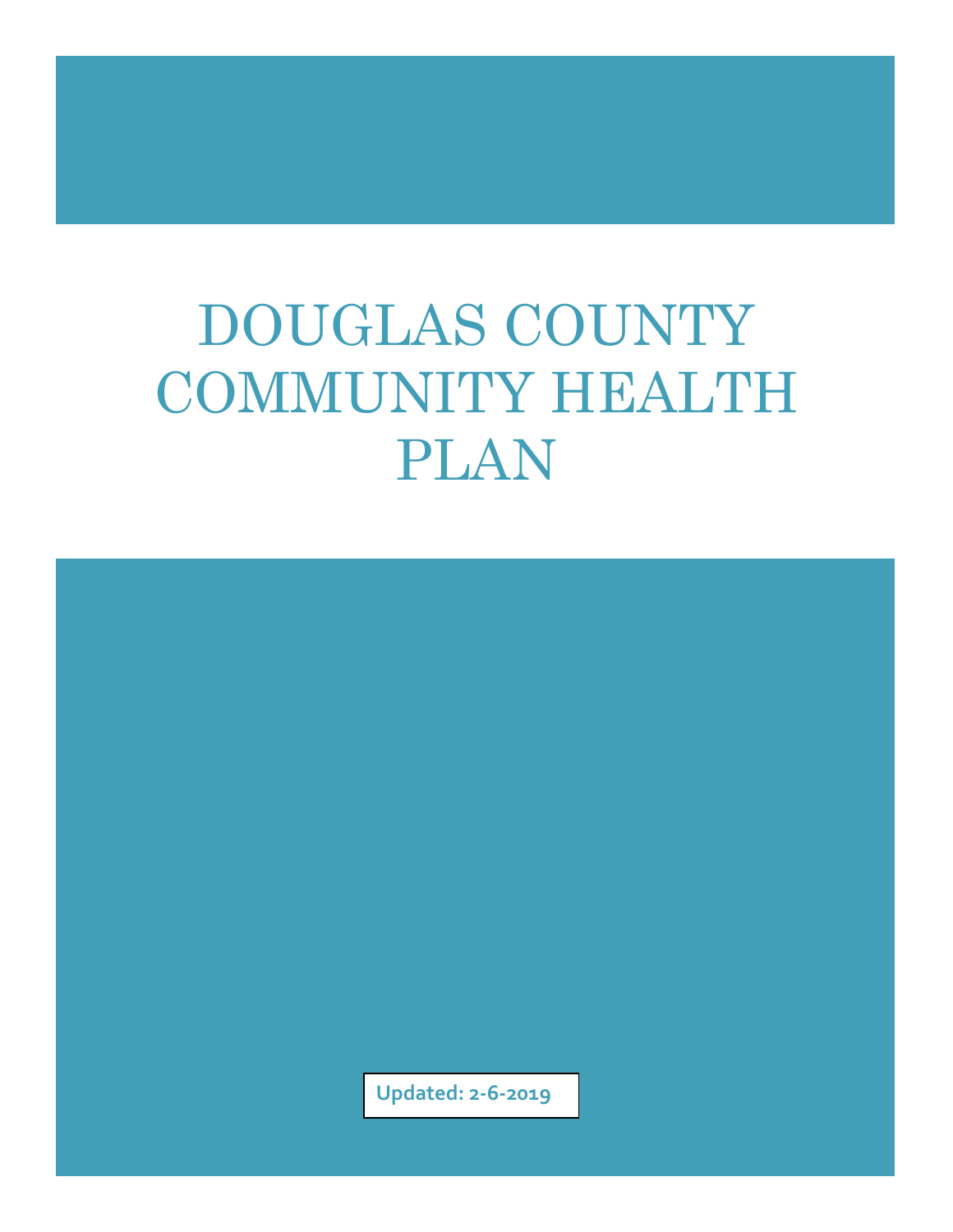## **Douglas County Community Health Plan**

#### **Introduction**

In 2015, the Lawrence-Douglas County Health Department (LDCHD) achieved accreditation as a marker of the quality and performance of the LDCHD's efforts to improve and protect the health of Douglas County residents. Robust public health practice, and accreditation, requires local health departments to engage in a comprehensive community health assessment and improvement planning (CHIP) process every five years. Assessments and planning processes are regarded as best practice in public health because:

- Assessments assure residents that local health departments have a clear understanding of the health issues facing residents, the factors or conditions that contribute to them, and the populations that are disproportionately affected by them.
- Planning engages community residents in identifying policy, systems, and environmental changes that would have a meaningful impact in their community and result in creating conditions in which residents have opportunities to be healthy.

In 2013, the LDCHD completed its first assessment and planning process. In late 2016, the LDCHD initiated its second cycle of assessment and planning. Through 2018, the LDCHD and its partners developed a comprehensive community health improvement plan aimed at addressing behavioral factors and community conditions that have an impact on health. This document contains the goals, objectives, and strategies identified as part of the plan.

## **Approach to developing the Community Health Plan**

The community health assessment and planning process has been guided by a steering committee representing elected bodies and community organizations. The steering committee supported the development and implementation of the community health assessment, made decisions about priority issues, and provided guidance to the planning process.

#### **Selection of priority issues**

Upon completion of the community health assessment in December 2017, staff reviewed all data to identify a set of potential priority issues. Staff identified nine potential issues, in which data from multiple sources conveyed a compelling case of the negative impact these issues had on the health of Douglas County residents. The steering committee reviewed data about each of these issues, and were guided through a voting selection process in which the nine issues were narrowed to four selected issues, as well as two over-arching lenses. These issues were:

- *Behavioral health*
- *Food security and healthy built environment*
- *Safe and affordable housing*
- *Poverty and jobs*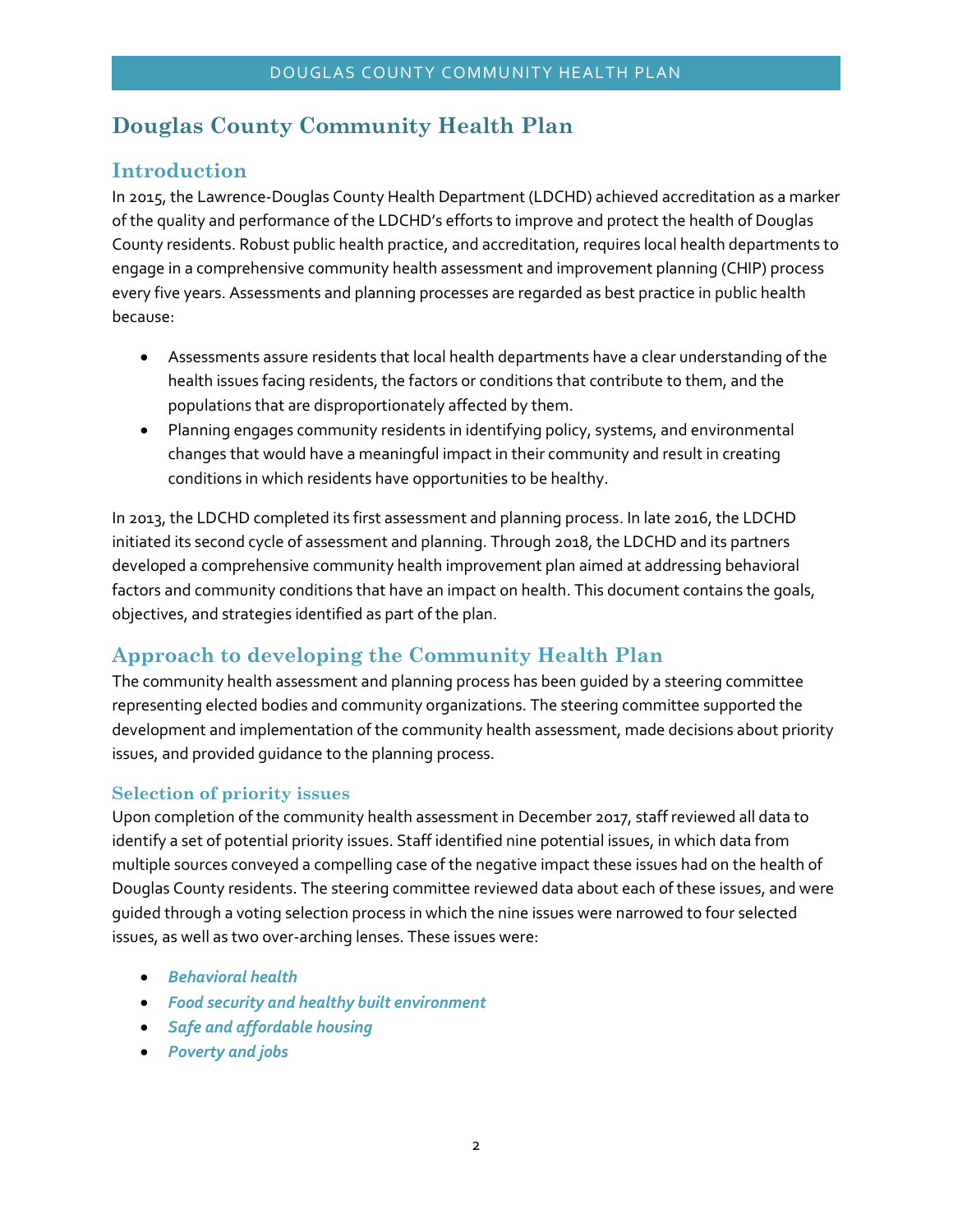In selecting these four issues, the steering committee acknowledged the role that equity and discrimination had in creating conditions that have systematic and disproportionate impact on some Douglas County residents based on race, ethnicity, and other demographic characteristics. The steering committee charged each planning group with identifying the extent to which inequity and discrimination existed regarding each issue and identify planning elements to address these inequities.

#### **Influence of equity**

The 2018- 2023 Community Health Plan sits on a foundation that is committed to create health equity for the whole of Douglas County. Health Equity is defined as "A fair and just opportunity to be healthier". This requires removing obstacles to health such as poverty and discrimination, and their consequences, which in this plan includes the lack of; access to safe and affordable housing, behavioral health care, jobs that reduce poverty, and healthy foods and built environments that facilitate active living. The four issue areas were each guided by a collective impact organization that has developed a strategic plan to guide execution over the next 5 years. The LDCHD will steward the plan, serve as the convener for an oversight steering committee, manage the data repository, communicate plan progress, provide a planning advisor to the four issue area impact organizations and staff the efforts to advance development of a Health Equity framework. The latter will include an updated health equity assessment for release in late 2018, a plan for continued Steering Committee and Issue Area Team learning, and integration of an equity focus and decision guide (to be developed from available resource tools).

#### **Engagement of conveners and planning groups**

The steering committee generated a list of potential community organizations to serve as conveners for the community health improvement planning process. LDCHD and University of Kansas Center for Community Health and Development (KUCCHD) staff worked with each potential convener to identify willingness and readiness to engage in the planning process. Ultimately, the following conveners were identified for each goal area:

| <b>Behavioral health</b>                    |
|---------------------------------------------|
| •Douglas County                             |
| Food security and healthy built environment |
| •Live Well Douglas County                   |
| Safe and affordable housing                 |
| •Lawrence-Douglas County Housing Authority  |
| Poverty and jobs                            |
| •Lawrence-Douglas County Health Department  |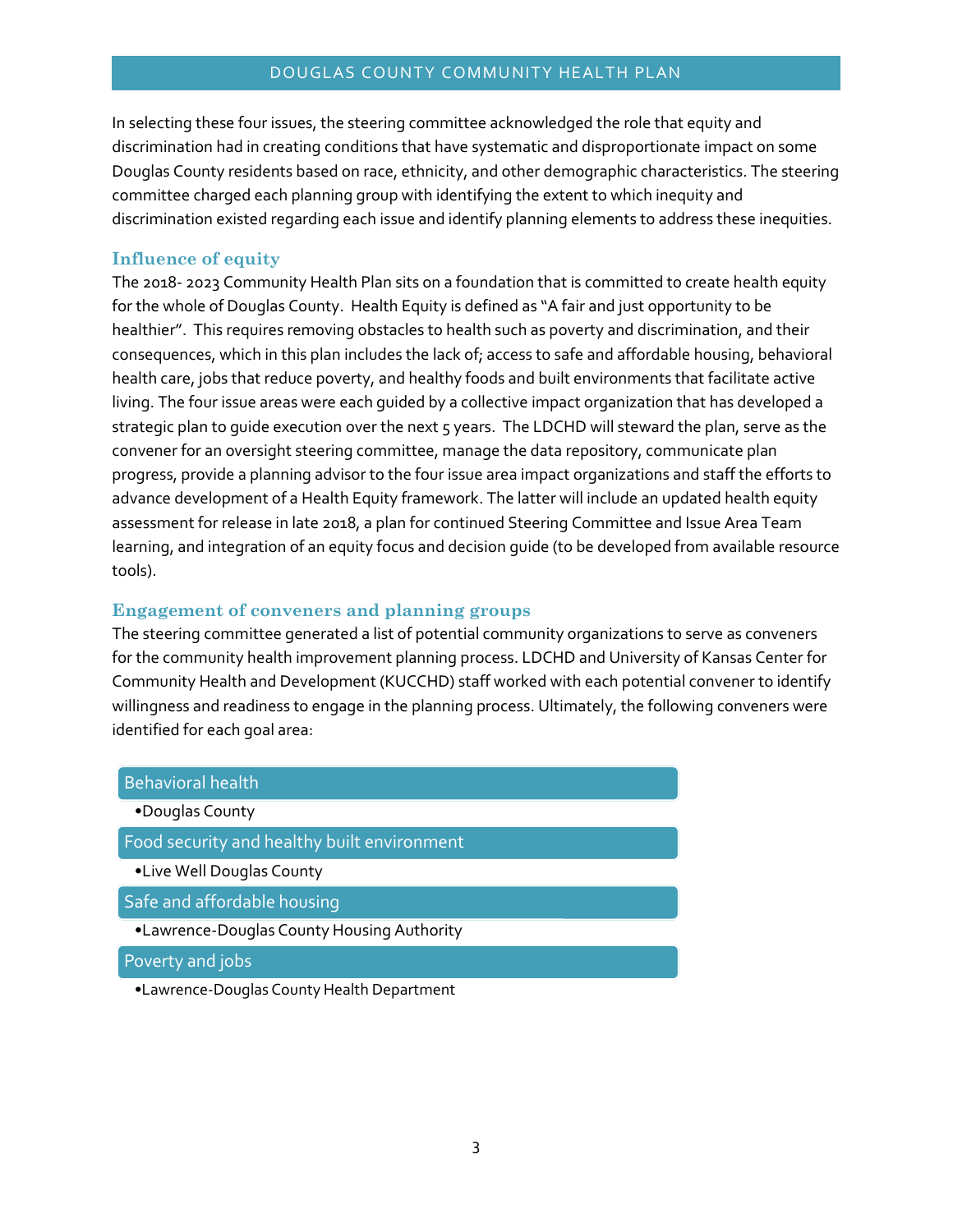#### **Overall planning process**

Across all planning groups, conveners and support staff, from the LDCHD and KUCCHD, facilitated planning processes that resulted in the development of a) goal statements, b) priority populations experiencing inequities and approaches for their engagement in planning, c) objectives representing the longer-term measures of change that were SMART+C (specific, measurable, achievable, relevant, timed and challenging) in framing, d) strategies to be implemented, and e) action steps including the actions to be taken and responsible parties to support full implementation. The planning model used was adapted from the Community Tool Box.



Several considerations were included to assure a robust process in which best practices and accreditation criteria were included. These considerations included:

- *Alignment to existing plans*. At the beginning of the CHIP process, it was noted that many of the selected issue were already the focus of community-level efforts. Planning processes were designed by each convener and planning partners to fit within the broader context and assure alignment with existing plans. These include: The Food Systems Plan, the Housing Assessment plan commissioned by the Affordable Housing Advisory Board, the MPO Regional Transportation Plan, and the Health Leadership Coalition's Behavioral Health efforts.
- *Alignment to national benchmarks and plans*. Support staff from the LDCHD and KUCCHD provided objectives from Healthy People 2020 to consider when selecting or constructing objectives. As appropriate, strategies or approaches from national plans were integrated.
- *Use of evidence based or promising approaches*. Support staff also researched and provided evidence-based or promising approaches identified from inventories or clearinghouses such as the Community Guide, What Works for Health, and the SAMHSA National Registry of Evidence-based programs and practices.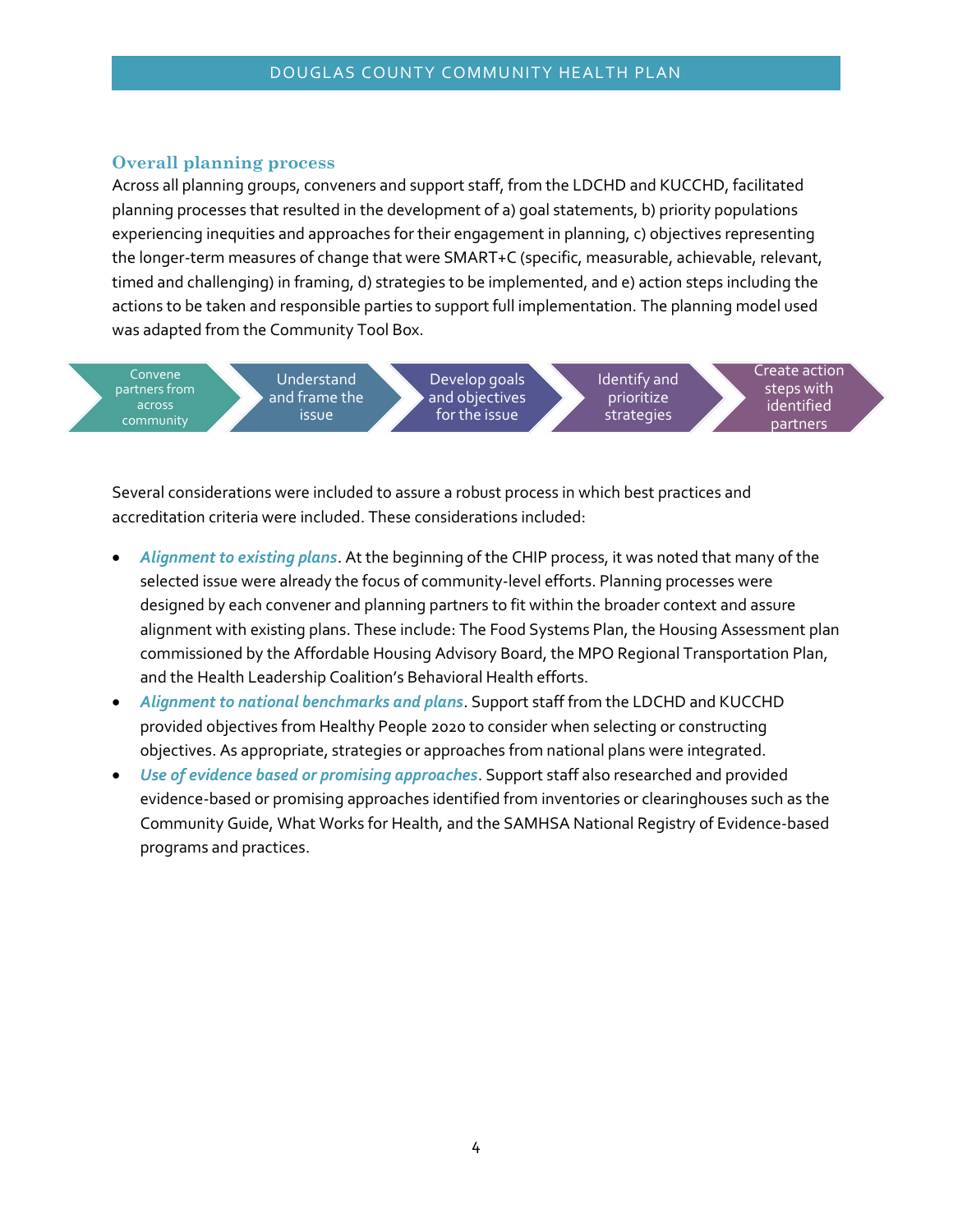*An orientation to policy, system, and environmental changes and the Health Impact Pyramid<sup>1</sup>* . While identifying and selecting strategies, conveners and staff prompted consideration of policy, system, and environmental changes for assuring efforts that would result in sustainable changes with broad and deep impact. In addition, conveners and staff encouraged the selection of strategies that would work across the levels of the Health Impact Pyramid, with focus on the bottom two layers, which are intended to encourage



communities to address the conditions that make it more or less difficult to achieve good health, as well as the root causes of health.

The following sections provide information about the assessment data that led to the selection of each issue as a priority to be addressed in Douglas County, a description of the convening and planning process for each group, and the goal statement, objectives, and selected strategies for each plan area.

<sup>1</sup> Frieden, TR (2010) A framework for public health action: The Health Impact Pyramid. *American Journal of Public Health*, 100(4): 590-595.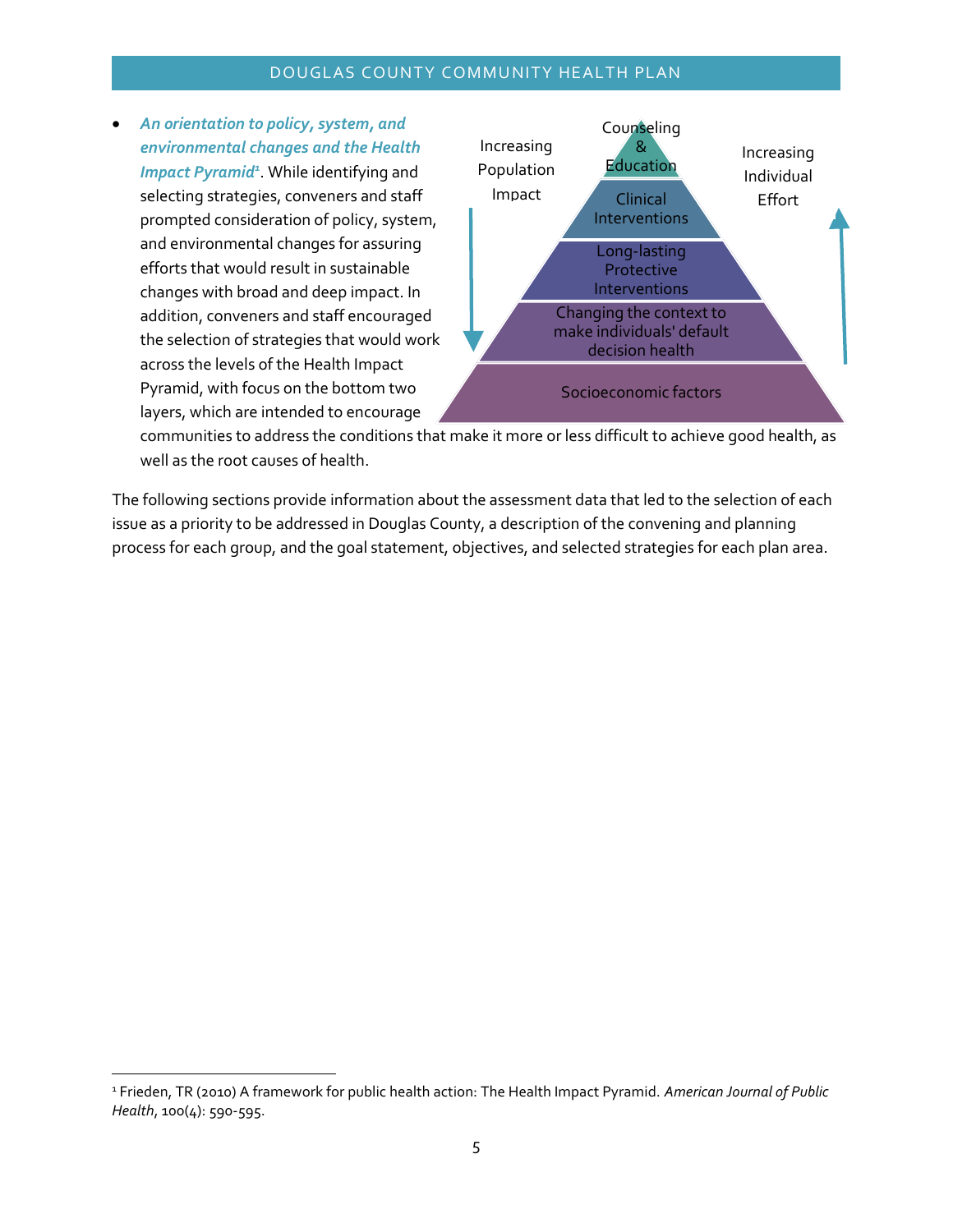# **Behavioral Health**

## **Why this issue?**

Behavioral health refers to mental health and mental illness, preventing suicide, and preventing or intervening in substance use disorders or other addictions. Findings from the Lawrence-Douglas County Health Department Community Health Assessment suggest behavioral health is a substantive problem that has an impact on many residents. Behavioral well-being is inextricably linked to physical and overall health, making it a critical issue to understand and address.

Several data points provide a clear indication about mental illness in Douglas County. Almost one in four Douglas County adults report they have been diagnosed with a depressive disorder. Additionally, about one in five middle school students report feeling sad or hopeless almost every day for two weeks. The percentage of adults (age 18 and older) in Kansas who have been diagnosed with a serious mental illness (SMI) is 4.1%. For young adults (ages 18-25), it is 5.0%.

Suicide is a critical part of understanding the extent to which behavioral health is a problem in Douglas County. In Douglas County, the age-adjusted mortality rate is 16.3 per 100,000 population, higher than the Healthy People 2020 goal of 10.2 suicide deaths per 100,000 population (Oakley and Crawford, 2017). The highest percentage of suicide deaths are found in individuals ages 25-64. Also, suicide is the second leading cause of death for 18-44-years old in Douglas County. African Americans have the lowest suicide rate, while Hispanics have the second lowest rate in the state.

Lastly, substance abuse is included in the definition of behavioral health. The Behavioral Risk Factor Surveillance System data for Douglas County suggest about 7.7% of residents meet definitions for being "heavy drinkers." Of people age 18-25 years-old in the state, 20.7% meet the criteria for alcohol dependence or abuse. A 2016 study of Kansas' youth reveals that drug overdose and death rates have quadrupled in the state over the past 12 years.

## **Process**

In 2013, the first community health improvement plan developed by the Lawrence-Douglas County Health Department and planning partners included a section devoted to behavioral health. In 2015, Douglas County initiated a renewed effort to address the breadth and depth of behavioral health system issues. The County convened a Behavioral Health Leadership Coalition (BHLC) composed of accountable institutional leaders to identify strategies for addressing behavioral health in Douglas County. This led to the development of a comprehensive set of strategies for addressing behavioral health and the challenges experienced across sectors and population groups, inclusive of the incarcerated population. In December of 2017 the steering committee, in guiding development of the Community Health Plan, identified behavioral health as a continued public health priority issue. The steering committee asked that the BHLC serve as the collective impact organization to integrate their planning efforts to address the Community Health Plan issue area and that the Director of Behavioral Health Projects serve as a convener with the LDCHD planning team. While processes through the BHLC had already structured 8 discrete work groups to develop the comprehensive strategies, in May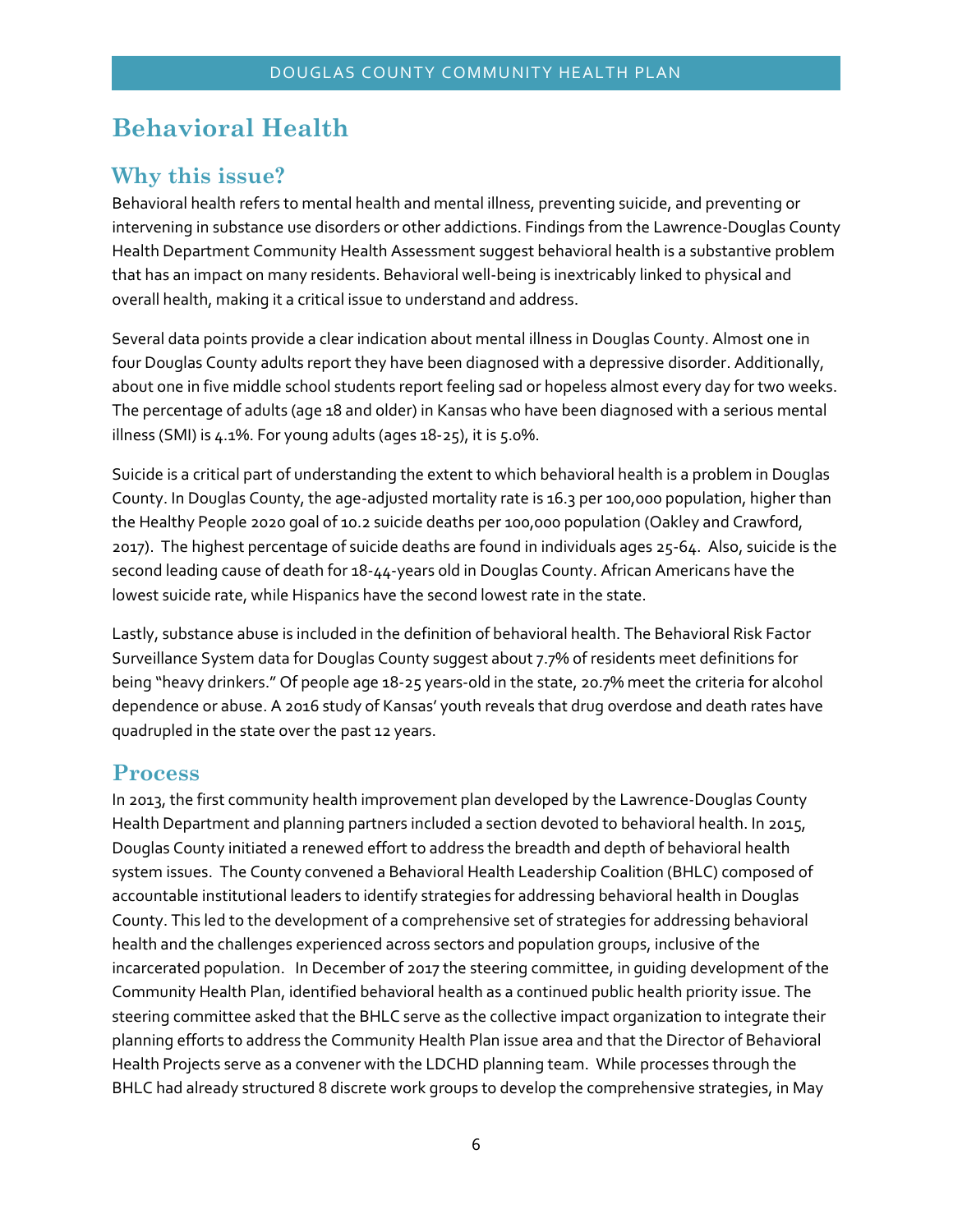of 2018 staff additionally facilitated three listening sessions of at-large community members and focus groups with staff, consumers, and family members of people with behavioral health issues. These listening sessions and focus groups were aimed at providing opportunities for community members from across the county to weigh in on the strengths and gaps of the plan, as well as to propose additional strategies and vet potential objectives. Staff compiled these items into the plan. The organizations represented in these sessions included:

| Organizations participating in Behavioral Health Planning |                                             |  |
|-----------------------------------------------------------|---------------------------------------------|--|
| <b>LMH Health</b>                                         | Douglas County Suicide Prevention Coalition |  |
| Bert Nash Community Mental Health Center                  | Family Centered Systems of Care             |  |
| <b>DCCCA</b>                                              | Positive Bright Start                       |  |
| Heartland Community Health Clinic                         | Douglas County Early Childhood Trauma       |  |
| Heartland Regional Alcohol and Drug                       | Coalition                                   |  |
| <b>Assessment Center</b>                                  | <b>Eudora Fire Department</b>               |  |
| Lawrence-Douglas County Housing Authority                 | <b>Eudora School District</b>               |  |
| Lawrence-Douglas County Health Department-                | City of Eudora                              |  |
| Healthy Dads, Healthy Families, Project Lively            | Lawrence Public Schools                     |  |
| Lawrence Community Shelter                                | <b>Headquarters Counseling Center</b>       |  |
| <b>Willow Domestic Violence Center</b>                    | Lawrence Police Department                  |  |
| <b>NAMI Douglas County</b>                                | Douglas County Sheriff's Department         |  |

## **Behavioral health plan**

#### *Goals, objectives, and priority populations*

The overall goal statement developed for the behavioral health component of the community health improvement plan is:

#### *Create an integrated system of care that moves from crisis and illness as a norm to recovery and prevention as a practice.*

The following are the objectives to be achieved through implementation of this plan:

- **Reduce the number of people who present at the emergency department in behavioral health crisis from 3,900 to 3,120.**
- **By 2023, decrease the age-adjusted suicide rate from16.0 to 14.0 per 100,000 population.**
- **Reduce the proportion of persons, aged 18 and older, engaging in binge drinking of alcoholic beverages during the past 30 days from 24.4% to 21.8%.**
- **Reduce the total number of opioid prescriptions from 69,676 to 62,700 per year.**
- **Increase the proportion of adults 18 and older with serious mental illness (SMI) who receive treatment by 10%**
- **Increase the proportion of adults who are homeless with mental health problems who receive mental health services by 5%**
- **Reduce the percentage of booked individuals at the Douglas County Jail with SMI from 5.5% to 4.95%.**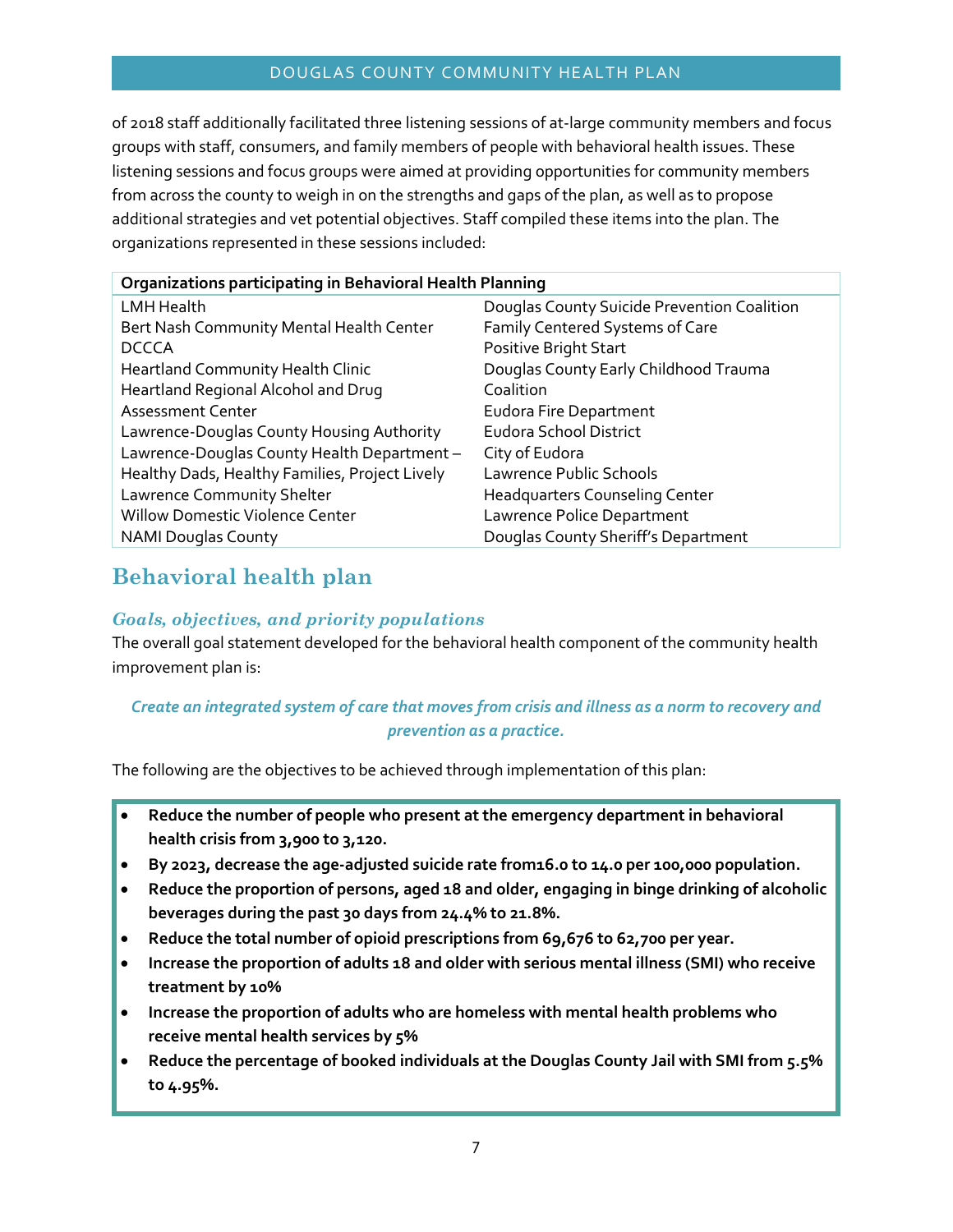A review of data about the status of behavioral health indicated disparities are present based on gender, housing, employment, and insurance status. Throughout planning focus groups and listening sessions were held with at-large community members, consumers and their family members, and service providers.

#### *Selected Strategies*

To effectively address behavioral health, three focus areas were identified:

- Prioritize prevention
- Promote integration across the system of care
- Improve access to care

The following strategies were identified for each focus area.

#### *Prioritize prevention*

- Implement Strategic Prevention Framework to develop a comprehensive community-wide plan for prevention
- Provide free access to MyStrength app for all Douglas County residents
- Implement evidence-based Zero Suicide Initiative
- Convene an opioid crisis summit in Douglas County

#### *Promote integration across the system of care*

- Establish a behavioral health council to provide leadership and support infrastructure aimed at making progress on behavioral health
- Integrate crisis stabilization, recovery services, and housing on a recovery campus
- Maintain an Integrated Crisis Team in Emergency Department
- Expand WRAP to assure mental health professionals in all Douglas County schools
- Integrate peer support across the system of care
- Establish a Data Network that makes interorganization data available to effectively monitor impact and efficacy

#### *Improve access to care*

- Develop a 24/7 integrated crisis line and expanded mobile response
- Expand the number of youth crisis beds in the county
- Increase access and reduce lag times to psychiatry and outpatient treatment services
- Enhance access to regional social detox services
- Remove identified barriers to seeking and obtaining care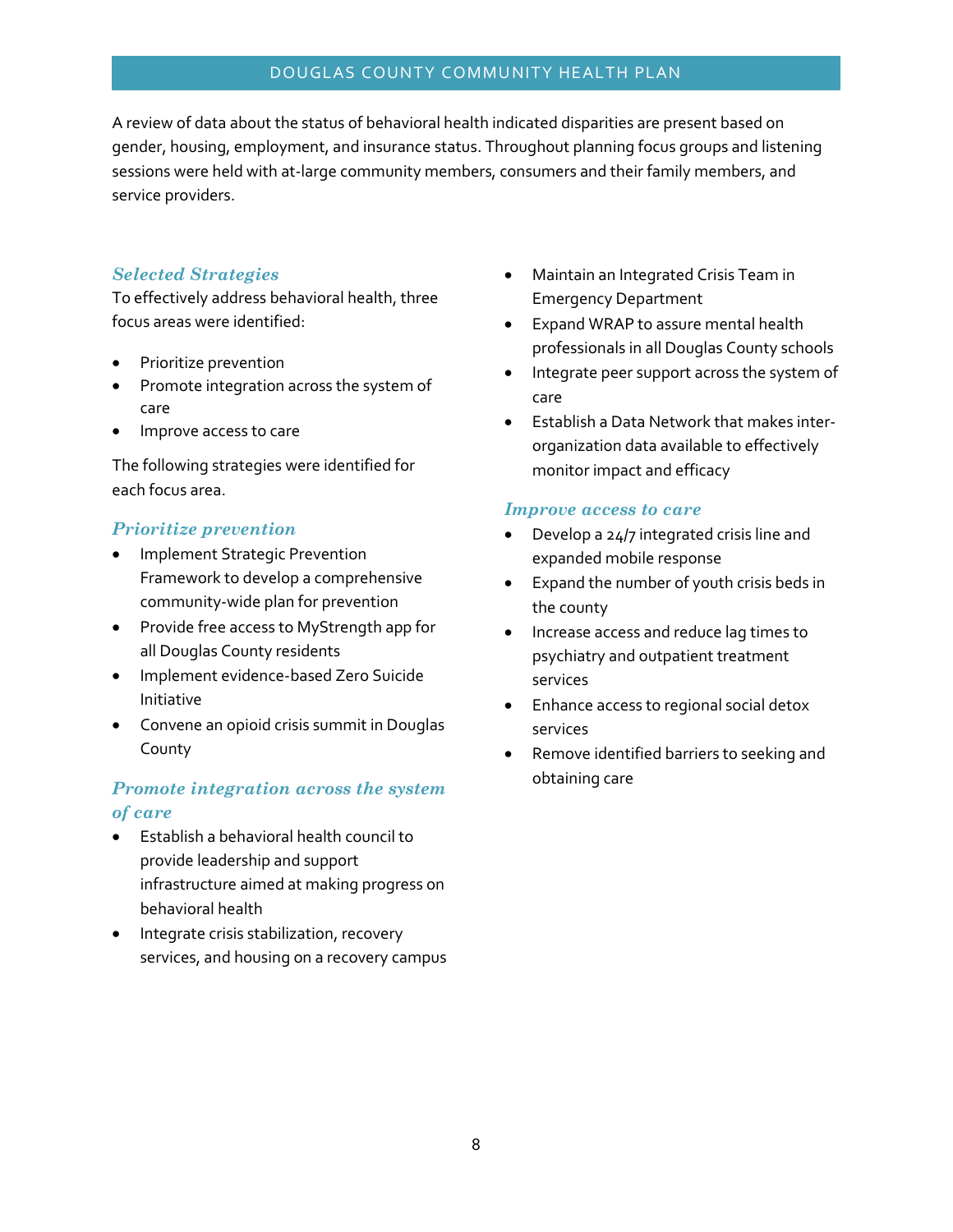# **Food Security and Healthy Built Environment**

## **Why this Issue?**

Food insecurity and access to healthy food influence health and well-being. Barriers to food access such as transportation and cost persist for low-income populations, and some areas within Lawrence and Douglas County have been formally recognized as food deserts. Additionally, notable disparities for fruit and vegetable consumption divide along gender, age, ethnicity, disability and insurance status. And, lacking consistent access to healthy food has dire outcomes -- hunger, weight gain, and premature death.

Adequate physical activity is also critical to health, and a healthy built environment is foundational for supporting physical activity. Physical attributes of a neighborhood, like the presence of well-maintained sidewalks, has an impact on rates of physical activity in the area. In Kansas, there are gender, age, race/ethnicity, education, and income disparities for participating in the recommended amount of physical activity (aerobic and strength training). In addition, those with a disability and with no insurance are less likely to get the recommended amount of physical activity.

## **Process**

The community has been actively engaged in how to best address food security and access to healthy food and the healthy built environment in our community health plan. LiveWell Douglas County served as the supporting organization for developing this area of the community health improvement plan. LiveWell is a 10-year-old collaborative community coalition "leading a movement to build communities that support the health and well-being of all." Community input has been essential to development of this plan. LiveWell hosted an evening public forum for community members, providing dinner and childcare to reduce barriers to participation. During this public forum, best practices and promising approaches were shared with community stakeholders and prioritized. With this community feedback, a survey was developed to gather additional feedback from community members on potential strategies. Additionally, a series of focus groups were held to learn more about barriers experienced by local community members. Focus groups were held with the Just Food client advisory board, other groups of Just Food clients, Spanish-speaking clients of Centro Hispano, residents of the Pine Ridge senior apartment complex (70% of residents are homebound), and residents of Edgewood Homes lowincome housing complex. Three hundred and twelve surveys were distributed at Just Food, with reading and writing support from KU social work interns as needed.

A series of open meetings were held (at various times and locations to encourage community participation) to validate priority strategies, review potential objectives, and plan next steps.

The table below includes the community partners involved in the planning process include**:**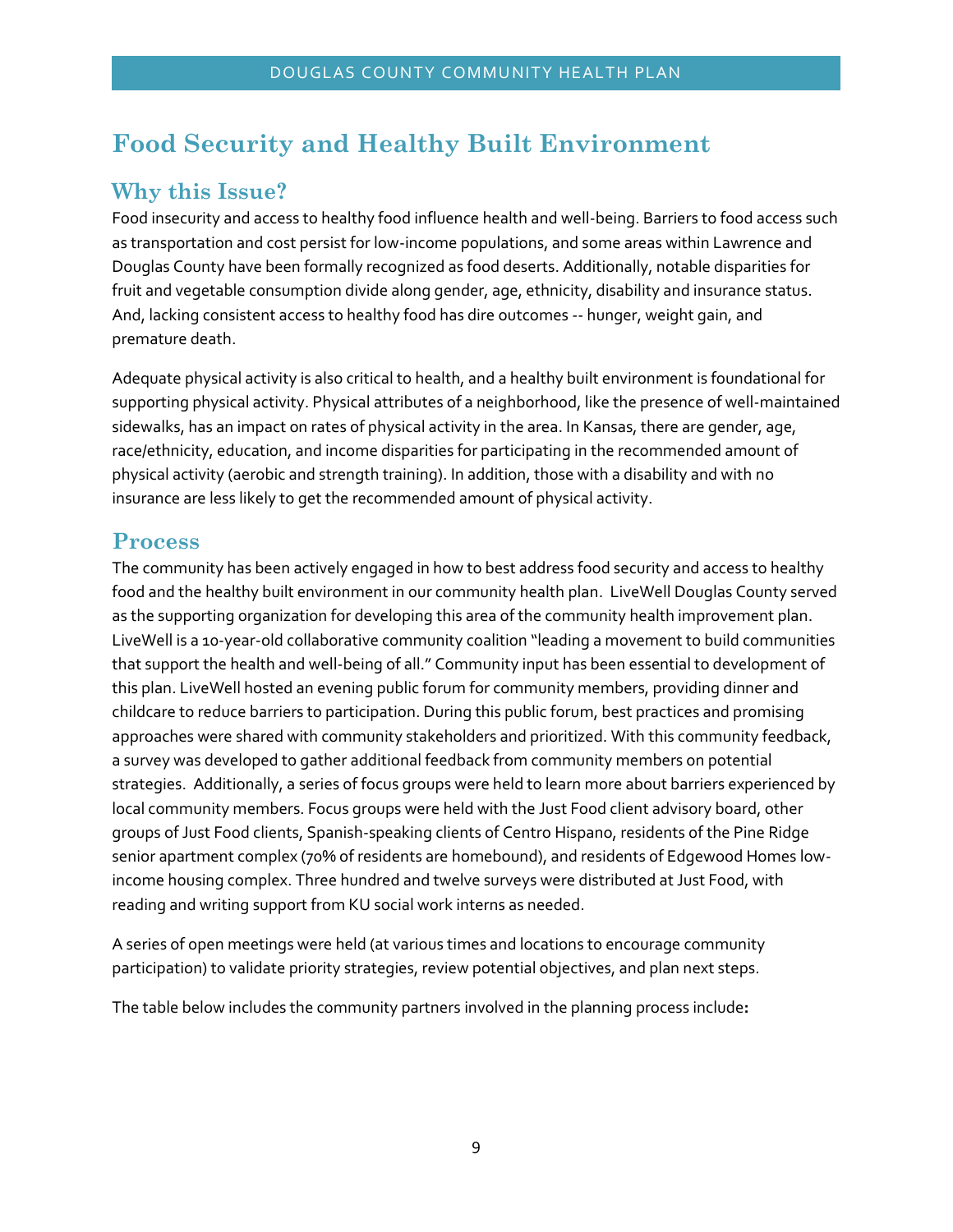#### **Organizations participating in Food Insecurity and Active Living Planning**

- At-large community members
- Ballard Community Services
- Department of Children and Families
- Douglas County Food Policy Council
- Friends of Lawrence Area Trails
- **Harvesters**
- Just Food
- K-State Research and Extension, K-State Research and Extension SNAP
- KU Center for Community Health and Development
- KU Health, Sport, and Exercise Sciences
- KU Medical Center Dietetic Internship Program
- Lawrence-Douglas County Sustainability
- Lawrence-Douglas County Health Department, Lawrence-Douglas County Health Department WIC
- Lawrence-Douglas County Housing Authority Full Circle Youth Program
- Lawrence Memorial Health
- Lawrence Pedestrian Coalition
- Lecompton United Methodist Church God's Food Pantry
- LiveWell Douglas County
- Salvation Army
- Senior Resource Center for Douglas County
- Success by 6 Coalition of Douglas County
- Sustainability Action Network
- University of Kansas Center for Community Health and Development
- University of Kansas Research and Training Center on Independent Living
- USD 497 Lawrence Public Schools

## **Food security and healthy built environment plan**

#### *Goals, objectives, and priority populations*

Although connected as two factors which have a significant impact on chronic disease, approaches for addressing food insecurity and active living are distinct and were treated separately for this plan. Despite this, the following objectives were identified as cross-cutting:

- By 2023, increase the proportion of adults who are at a healthy weight from 41.1 percent to 43.0 percent.
- By 2023, increase the proportion of children and youth who are obese from 24.0 percent to 22.8 percent.

The goal statement for the food insecurity and access to health foods component of the plan is:

#### *Increase food security and access to healthy food.*

Low-income residents, those experiencing homelessness, those experiencing food insecurity, seniors, black, native, and Hispanic populations, single-parent households were identified as priority populations for this plan. Efforts to engage these populations in the planning effort included conducting several focus groups and interviews held at community sites (e.g., at Prairie Ridge, Just Food, Centro Hispano, Lawrence-Douglas County Housing Authority), holding open planning meetings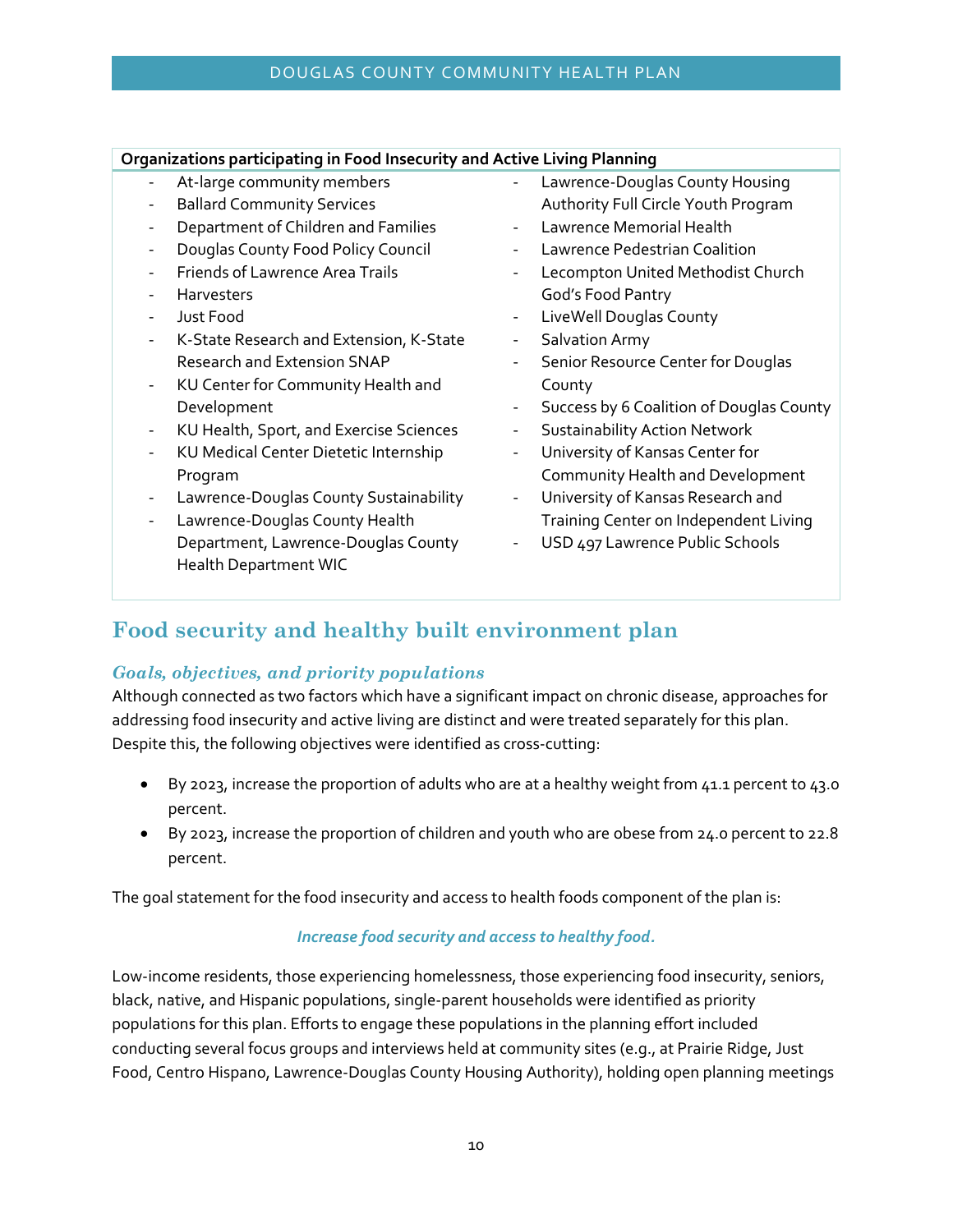in which food and childcare were provided, and a community survey aimed at identifying community priorities for strategies.

In addition to the cross-cutting strategies, the following objectives were identified for the food insecurity and access to healthy foods component of the plan:

- By 2023, increase the percentage of (low-income, low-vehicular access) residents who can reach a healthy food access point by foot, bike, or transit. *(pending)*
- By 2023, increase the number of schools that make policy changes to allow fruit and vegetable consumption throughout the school day *(pending)*
- By 2023, reduce household food insecurity from16.5% to 15.5%.
- By 2023, increase the percent of adults that consumed fruit at least once per day from 60.6 percent to 63.5 percent.
- By 2023, increase the percent of adults that consumed vegetables at least once per day from 81.3 percent to 85.0 percent.

#### *Selected Strategies*

The following strategies were identified to help achieve the identified strategies:

- Ensure enhanced food access for populations facing transportation barriers through establishing a mobile food pantry, enhanced transit routes to grocery stories, food pantries, and farmers' markets, and via pantry delivery for special populations.
- Implement food recovery practices and policies to supply safe, nourishing food to those in need
- Strengthen the FuelGood Healthy Pantries Initiative to promote adoption of healthpromoting policies and practices, including distribution of healthy foods and fresh food items, within Douglas County food pantries. EQ
- Remove barriers to and strengthen utilization of public food assistance programs for families with children and seniors, including:
	- School breakfast, dinner, and summer meal programs
- SNAP enrollment
- WIC enrollment
- Double Up Food Bucks
- CHAMPPS
- Meals on Wheels
- Commodity Supplemental Food Program for seniors
- Support advocacy efforts related to contexts supportive of breastfeeding, reduction of food insecurity, and improving access to healthy food
- Extend food pantry evening/ weekend availability
- Grow "Hunger and Health" efforts to enhance integration of social services and health care
- Increase the number of workplaces that are actively engaged with Healthy Eating and Active Living (HEAL) initiatives, supported by the development of a work site HEAL policy and guideline toolkit *(Note: this is a duplication of Strategy 6 in the Healthy Built Environment section of the plan)*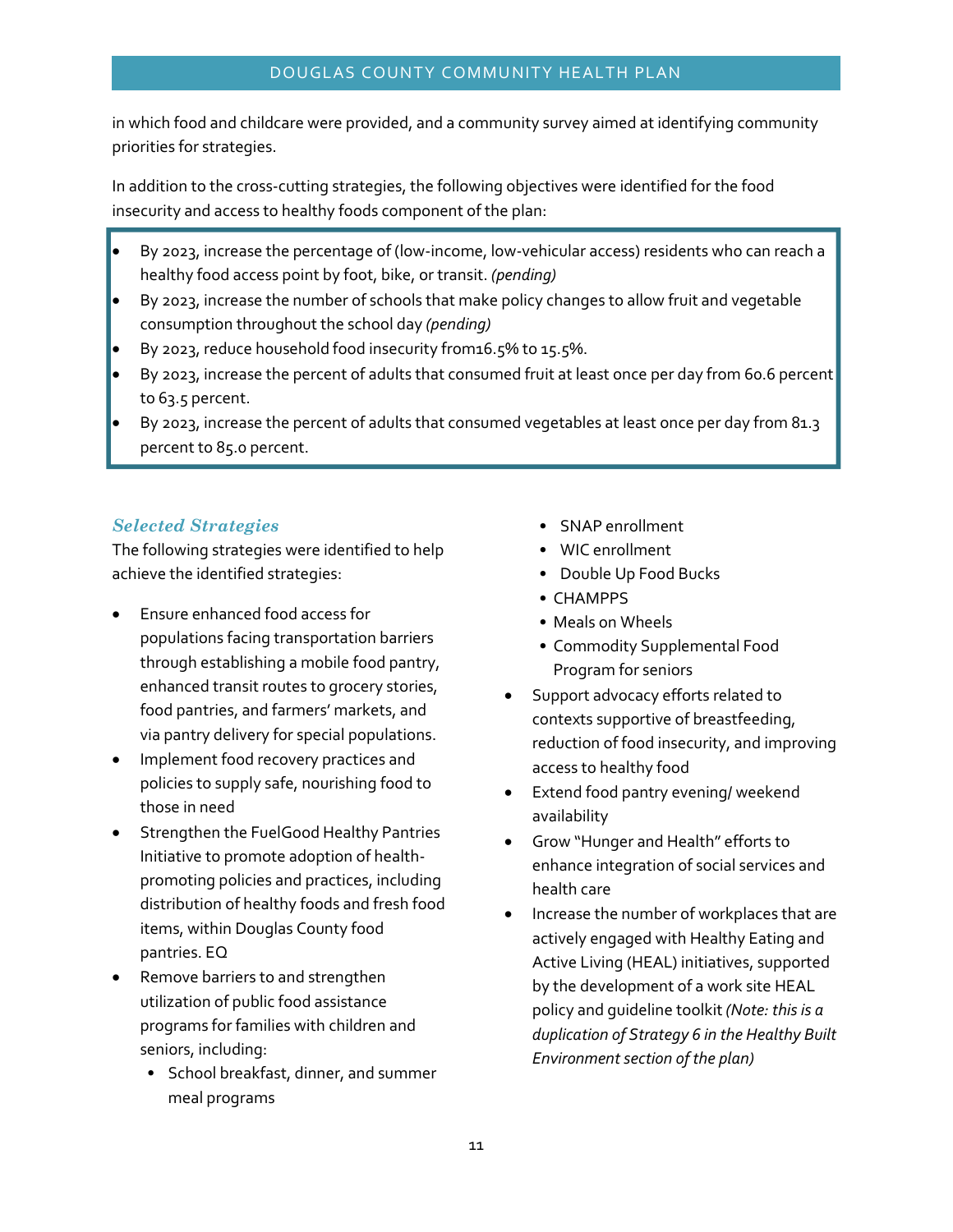#### *Goals, objectives, and priority populations*

The goal statement for the active living component of the plan is:

#### *Increase opportunities for physical activity.*

The planning group identified residents in neighborhoods with incomplete sidewalk/bikeway networks and/or residents who use these routes for access to schools and other community destinations as priority populations. To engage the priority population in planning a series of focus groups and interviews were conducted at community sites, open planning meetings were held in which childcare and food were provided, and a community survey was conducted to gain community input regarding priority strategies.

In addition to the cross-cutting objectives, the following were identified as potential objectives for the active living component of the plan:

- By 2023, increase the percentage of adults participating in the recommended level of physical activity from 22.2% to 25.0%.
- By 2023, increase the percentage of residents living within one-quarter mile of a bikeway network by 5%. *Baseline:* 
	- o *Lawrence: 87%*
	- o *Eudora: 39%*
	- o *Baldwin City: 17%*
	- o *Lecompton: 0%*
	- o *Unincorporated DG County: 0%*
- By 2023, decrease the average number of non-motorized fatalities and serious injuries on all public roads from 7.4 to 6.0.
- By 2023, increase the percentage of public streets with sidewalks on at least one side by 5% in each municipality. *Baseline:* 
	- o *Lawrence: 72%*
	- o *Eudora: 34%*
	- o *Baldwin City: 44%*
	- o *Lecompton: 14%*
- By 2023, increase the percent of children who walk or bike to school from 18.4 to 20.0 percent.

#### *Selected Strategies*

The following strategies were identified to support achievement of these objectives.

 Work with municipalities to advance a safe and robust pedestrian and bicycle network consistent with Lawrence-Douglas County

Metropolitan Planning Organization (MPO) regional pedestrian and bikeway plans.

 Work with school districts and municipalities to assure completion, adoption, and implementation of regional or school district Safe Routes to School (SRTS) Plans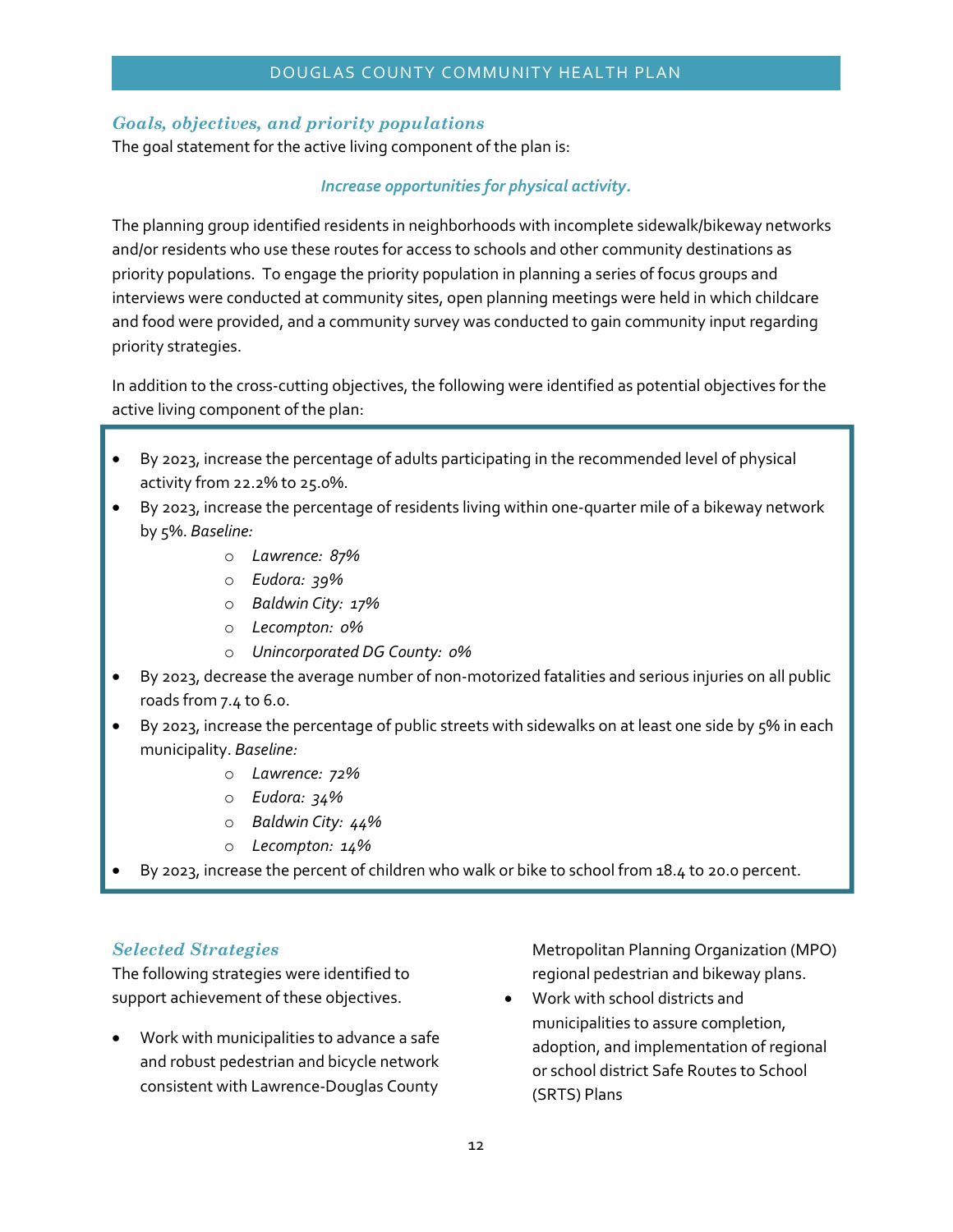- Support school districts' efforts to adopt at least one evidence-based policy that integrates opportunities for youth to be physically active before, during and/or after school
- Support ongoing development of public transit, with pedestrian access for people of all abilities, that provides timely access to priority destinations.
- Promote community initiatives that support well maintained, equitably funded sidewalk networks.
- Increase the number of workplaces that are actively engaged with Healthy Eating Active Living (HEAL) initiatives, supported by the development of a work site HEAL policy and guideline toolkit.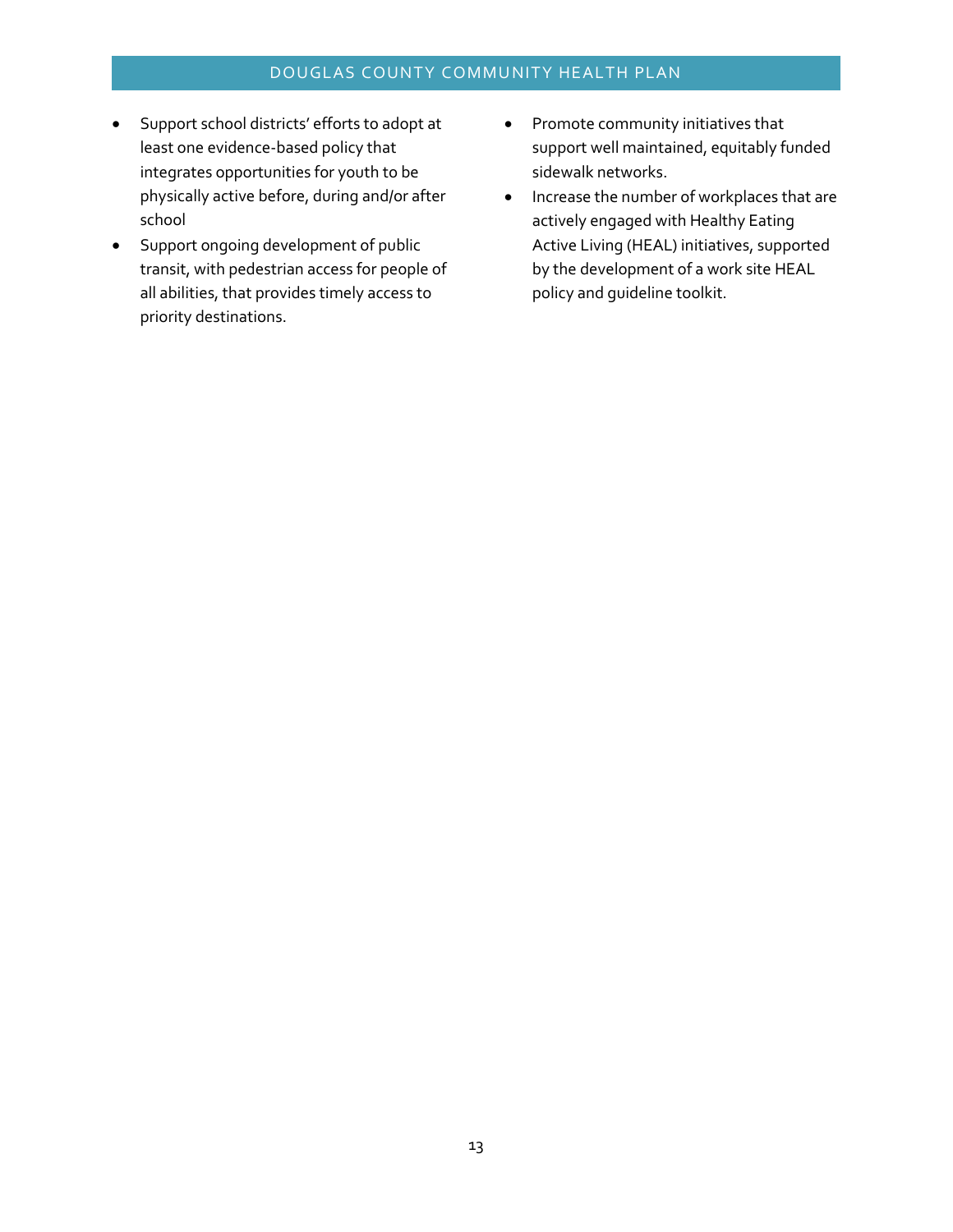# **Safe and Affordable Housing**

## **Why this issue?**

Recognized widely as a critical social determinant of health, the Douglas County Community Health Assessment process resulted in the identification of safe and affordable housing as a top priority. Braveman and colleagues (2011) note that "where we live is at the very core of our daily lives." They further note that adequate and affordable housing provides "privacy, security, stability and control" while unsafe or unaffordable housing can have deleterious effects on health. Several pieces of information contributed to the selection of this issue. The Community Health Issues Survey results indicated Douglas County residents perceive housing to be a top problem in the community. More than one in four Douglas County residents spend at least 30% or more of their household income on housing. Home ownership rates in Douglas County are low (47.7%) compared to the state (59.7%). Douglas County has a significant population that rents their housing. More than half (53.7%) spend greater than 30% of their household income on rent.

Safety of housing can be measured in many ways. Douglas County homes have an average concentration of radon gas than is considered safe. Radon gas is the second leading cause of lung cancer for non-smokers. In some pockets of the community substandard housing is a concern.

## **Process**

Access to safe and affordable housing has been recognized as a critical issue in Douglas County for many years. In 2017, voters in Lawrence approved a 0.05% sales tax aimed at generating more resources to address housing. This included resources for a comprehensive housing study, completed in June 2018, to better understand available housing stock, identify needs, and develop recommendations. At the completion of the housing study, the Lawrence – Douglas County Housing Authority convened several stakeholders across the county to work on developing content for the community health improvement plan. The following organizations participated in planning:

| Organizations participating in Safe and Affordable Housing Planning |                                           |  |
|---------------------------------------------------------------------|-------------------------------------------|--|
| City of Eudora                                                      | Douglas County Community Foundation       |  |
| City of Lawrence                                                    | <b>Habitat for Humanity</b>               |  |
| Douglas County                                                      | Lawrence-Douglas County Housing Authority |  |
| Douglas County Senior Resource Center                               | <b>Tenants to Homeowners</b>              |  |
| Independence Inc                                                    |                                           |  |

The planning group began by reviewing existing plans completed by the Lawrence-Douglas County Housing Authority and discussion the factors contributing to housing as a problem in Douglas County. Over three months, the group convened several times to identify priority populations, strategies, objectives, and action steps. A significant focus evolved to leverage the assets of the Lawrence-Douglas County Housing Authority and Lawrence, largest municipality, with the interests and needs of other municipalities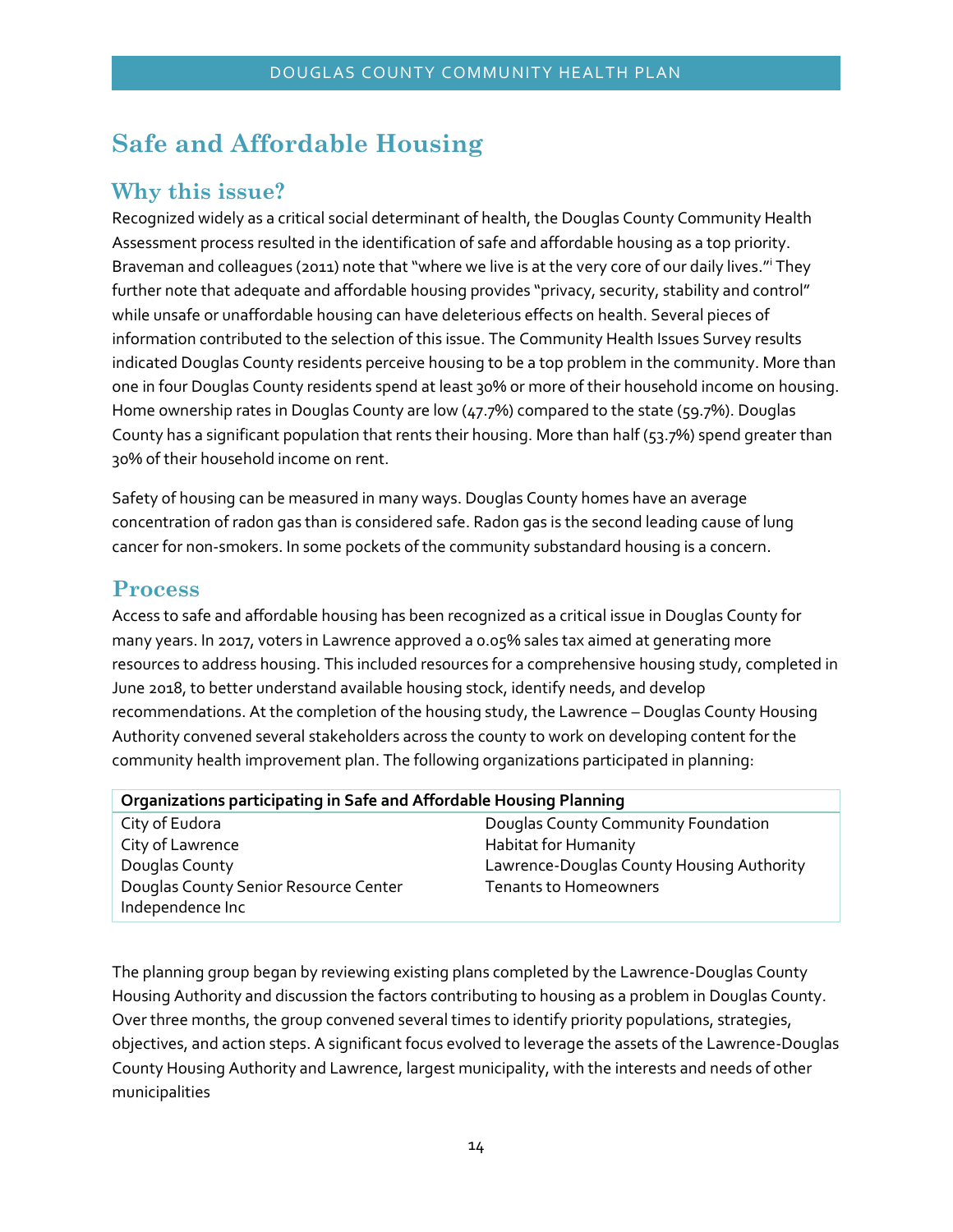## **Safe and affordable housing plan**

#### *Goals, objectives, and priority populations*

During the planning phase, the group developed this goal statement:

#### *Increase access to safe and affordable housing.*

Based on a review of data about the problem in Douglas County, the following priority populations experiencing inequities were identified:

- People with low-incomes
- People who are seniors
- People with physical and mental disabilities

To support identification of objectives and strategies responsive to identified inequities, the groups enlisted organizations representing these populations. Planning partners identified the following objectives and focus areas summarized in the table below.

**Overarching Objective: By 2023, reduce the proportion of all households that spend more than 30% of income on housing from 26.0% to 24.0%.**

| Focus<br>Area | Increase availability of access to<br>affordable housing.                                                                                                                                                                                                                                    | Enhance the infrastructure supporting<br>collaborative efforts to address affordable<br>housing.                                                                                                                                                                                                                                                                                      |
|---------------|----------------------------------------------------------------------------------------------------------------------------------------------------------------------------------------------------------------------------------------------------------------------------------------------|---------------------------------------------------------------------------------------------------------------------------------------------------------------------------------------------------------------------------------------------------------------------------------------------------------------------------------------------------------------------------------------|
| Objectives    | By 2023, increase affordable housing<br>options, including:<br>15 affordable units<br>$\bullet$<br>8-10 units for people with serious and<br>$\bullet$<br>persistent mental illness<br>By 2023, increase the number of landlords<br>in Douglas County accepting vouchers<br>from 800 to 880. | By 2023, increase the number of grant<br>applications submitted to leverage resources<br>for affordable housing:<br>Affordable Housing Advisory board from 3<br>$\bullet$<br>to 6.<br>Low Income Housing Tax Credit projects<br>$\bullet$<br>from $1$ to $5$ .<br>By 2023, expand the number of landlords in<br>Eudora, Baldwin, and Lecompton who accept<br>housing vouchers by 10%. |
| Focus<br>Area | Increase the safety of rental housing and<br>owner-occupied units across DG county                                                                                                                                                                                                           | Implement specific strategies to expand<br>affordable, integrated housing for populations<br>experiencing inequity                                                                                                                                                                                                                                                                    |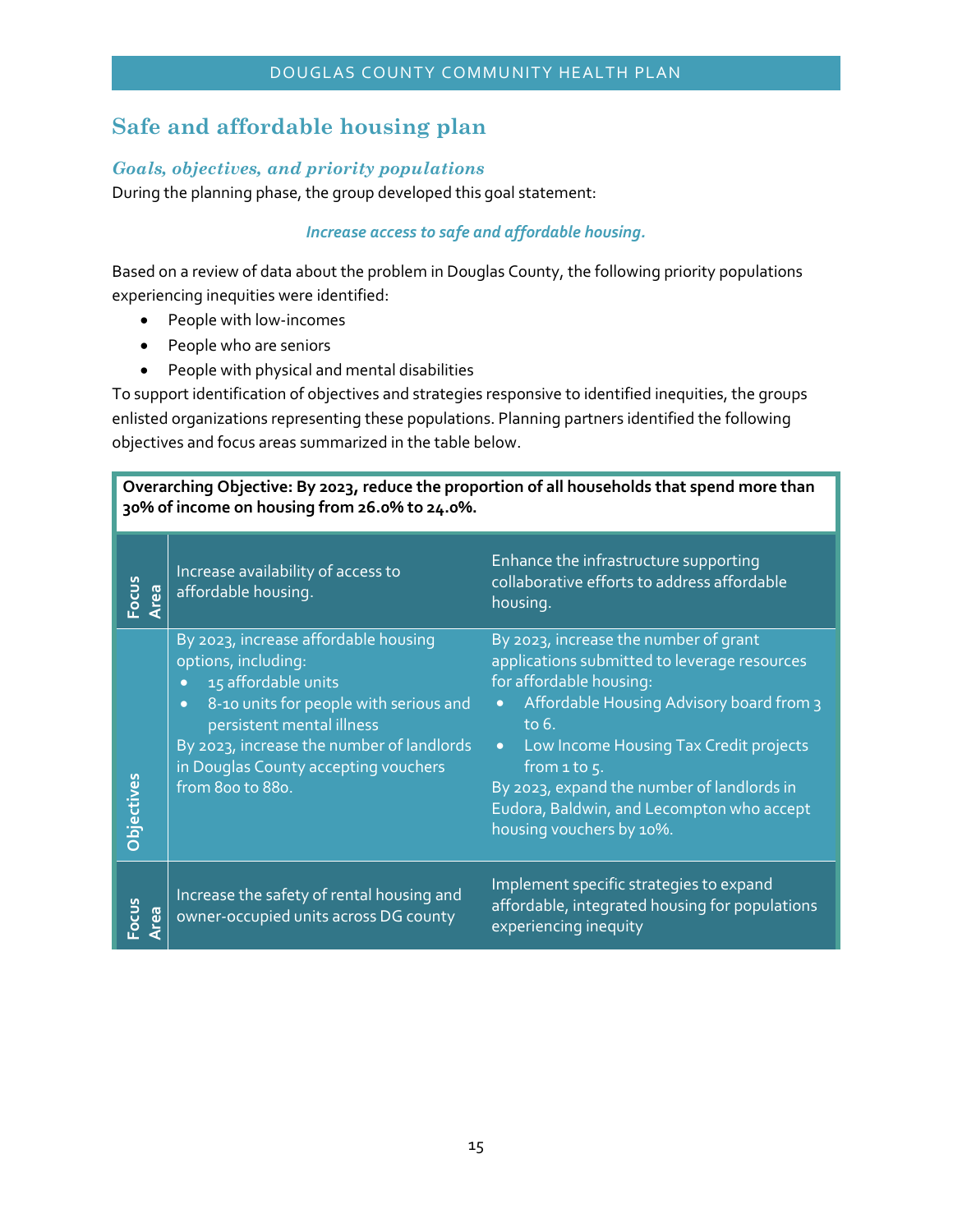By 2023, rehabilitate, improve energy efficiency, modify accessibility, and/or repair 29 units per year.

By 2023, increase affordable housing options, including:

- 8-10 units for people with serious and persistent mental illness
- Develop transitional housing for persons with substance abuse
- **•** Identify grant opportunities for special housing (e.g., foster kids aging out of the system, people who experienced domestic violence, and people in re-entry)

#### *Selected Strategies*

**Objectives**

For each focus area the planning group identified strategies representing the community-level changes to be implemented to achieve the stated objectives.

#### *Increase availability of access to affordable housing.*

- Invest in the development of permanently affordable housing through the Lawrence Affordable Housing Trust Fund
- Increase recruitment and outreach to increase the number of landlords who accept vouchers in Douglas County
- Increase options for affordable housing by supporting the full implementation of the Assessment of Fair Housing Plan

#### *Enhance the infrastructure supporting collaborative efforts to address affordable housing.*

- Explore and pursue/ leverage funding sources for affordable housing (for example, Rural Development, HUD funding opportunities, Lawrence Affordable Housing Trust Fund, and Low-Income Housing Tax Credit)
- Engage landlords, builders, and employers in collaborative work
- Apply strategies from the Making Your Community Work for All Ages toolkit,

developed by MARC, and strategies to enhance visitability that fit the safe and affordable housing needs for Douglas County

#### *Increase the safety of rental housing and owner-occupied units across DG county*

- Identify and leverage resources for home repair and weatherization
- Establish meaningful incentives or contingencies for landlords to address safety of rental units
- Leverage relationships to explore expansion and adaptation of rental inspection programs
- **•** Increase rehabilitation and creation of accessible housing for people with disabilities

#### *Implement specific strategies to expand affordable, integrated housing for populations experiencing inequity*

- Seek changes to zoning regulations to be responsive to affordable housing efforts
- **•** Preserve multi-family zoning in Eudora and Baldwin
- Identify, market, and sell sites in DG county that provide options (existing in-fill, vacant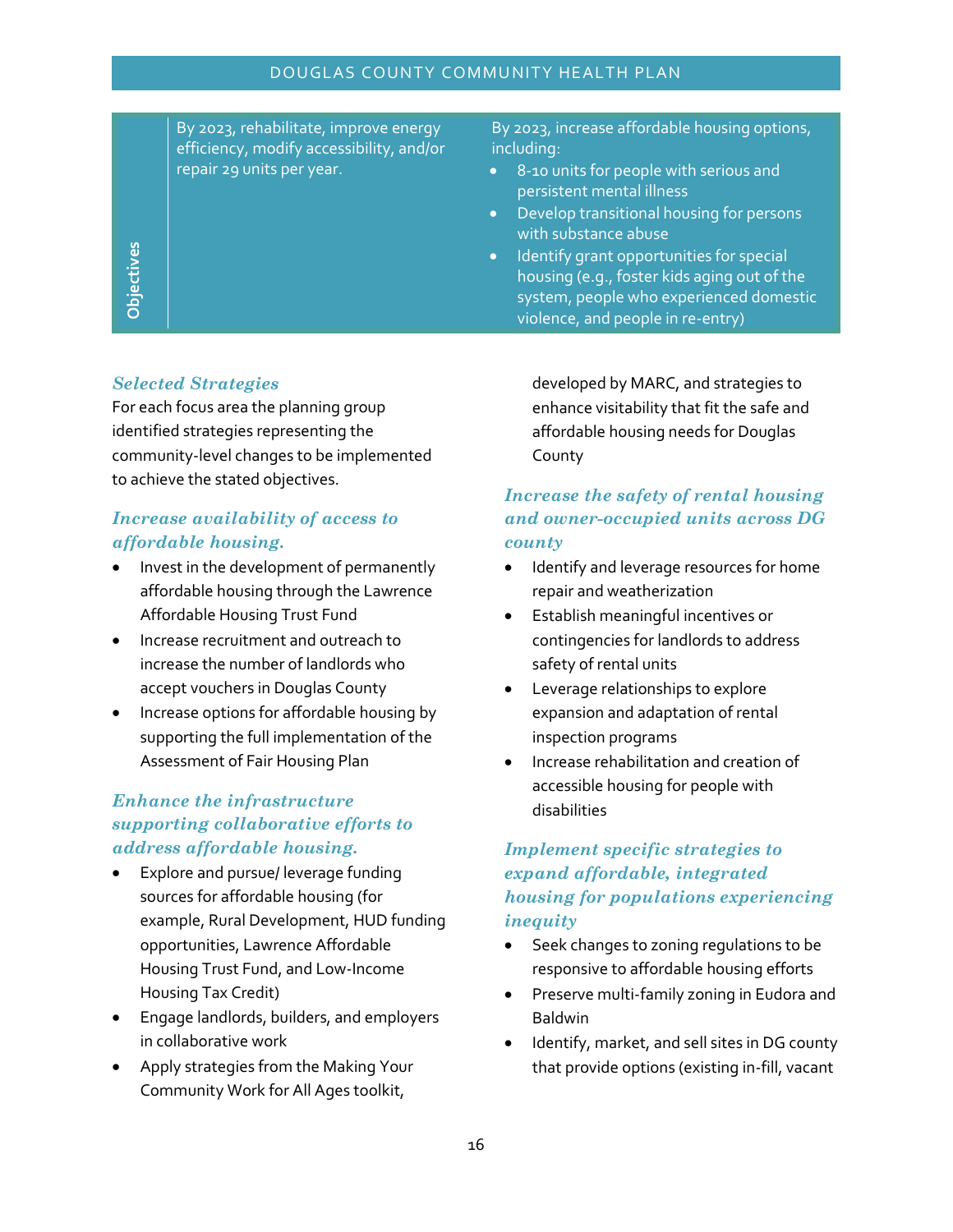lots, redevelopment) for integrated housing developmental opportunities

• Improve local fair housing enforcement efforts by conducting fair housing

workshops for landlords, renters, and real estate professionals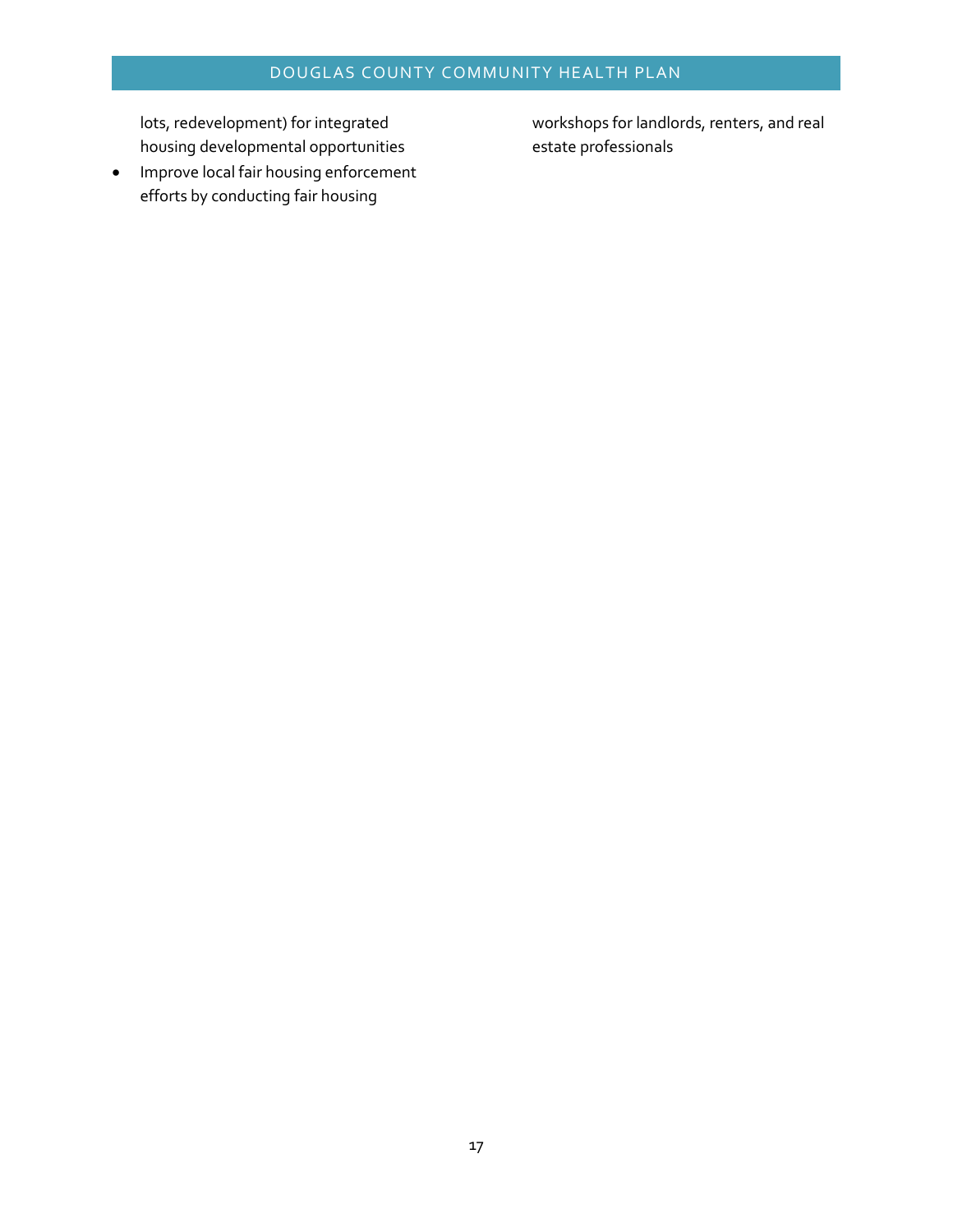# **Poverty and Jobs**

## **Why this issue?**

Poverty and Jobs was selected as a priority issue for the 2018 – 2023 CHP, in part, due to the following:

- While unemployment is down in Douglas County (3.7%), the percentage of population living in poverty (11.6% excluding college students) has increased. It is notable that 13.2 % of children under the age of 18 live in poverty. The median household income is less than the state as a whole \$50,939 vs \$52,705 (2015 data).
- A survey of 2033 residents indicated that income and education were significantly linked to health behaviors and outcomes. The ability to find and keep well-paying jobs was an issue.
- The Star Community Rating for Lawrence identified "Quality Jobs and Living Wage" as an area for improvement.

There is a clear inextricable link between employment as a portal to health insurance, in Kansas especially, and that as a link to access health care is clear. In Lawrence the restaurant and retail sectors  $(4<sup>th</sup>$  and  $2<sup>nd</sup>$  highest employment sectors) are noted for lack of insurance coverage and low paying jobs. This contributes to a link with health disparities associated with jobs in Douglas County. According to the 2015 Kansas BRFSS, the percentage of Kansas adults age 18 to 64 who lacked health insurance was significantly higher among**:** 

- Males compared with females
- Adults aged 25 to 34 years compared with other age groups between 18 to 64
- African Americans compared with whites (age-adjusted prevalence)
- Adults in lower education groups compared with adults in higher education groups
- Adults with an annual household income of less than \$25,000 compared with those with an annual household income of \$25,000 or higher.

A deeper understanding of root causes in our county with employment issues will require further data gathering and analysis through a planning process to develop long term goals.

## **Process**

For each of the four Issue Areas we sought to identify an existing organization or coalition to serve as the "convener" and lead development of a coalescing goal and build objectives and strategies to achieve the goal over the next five years. The area of Poverty and Jobs has taken time to determine how best to build upon or reframe a direction to establish a shared goal, objectives and strategy for Douglas County and the incorporated cities that is value added to existing missions and plans. After extensive conversations there is interest in exploring a collaborative structure to plan together how we can collectively reduce poverty through work readiness development, job opportunities, and employment supports that positively impact diversity, equity and inclusion in our community work force.